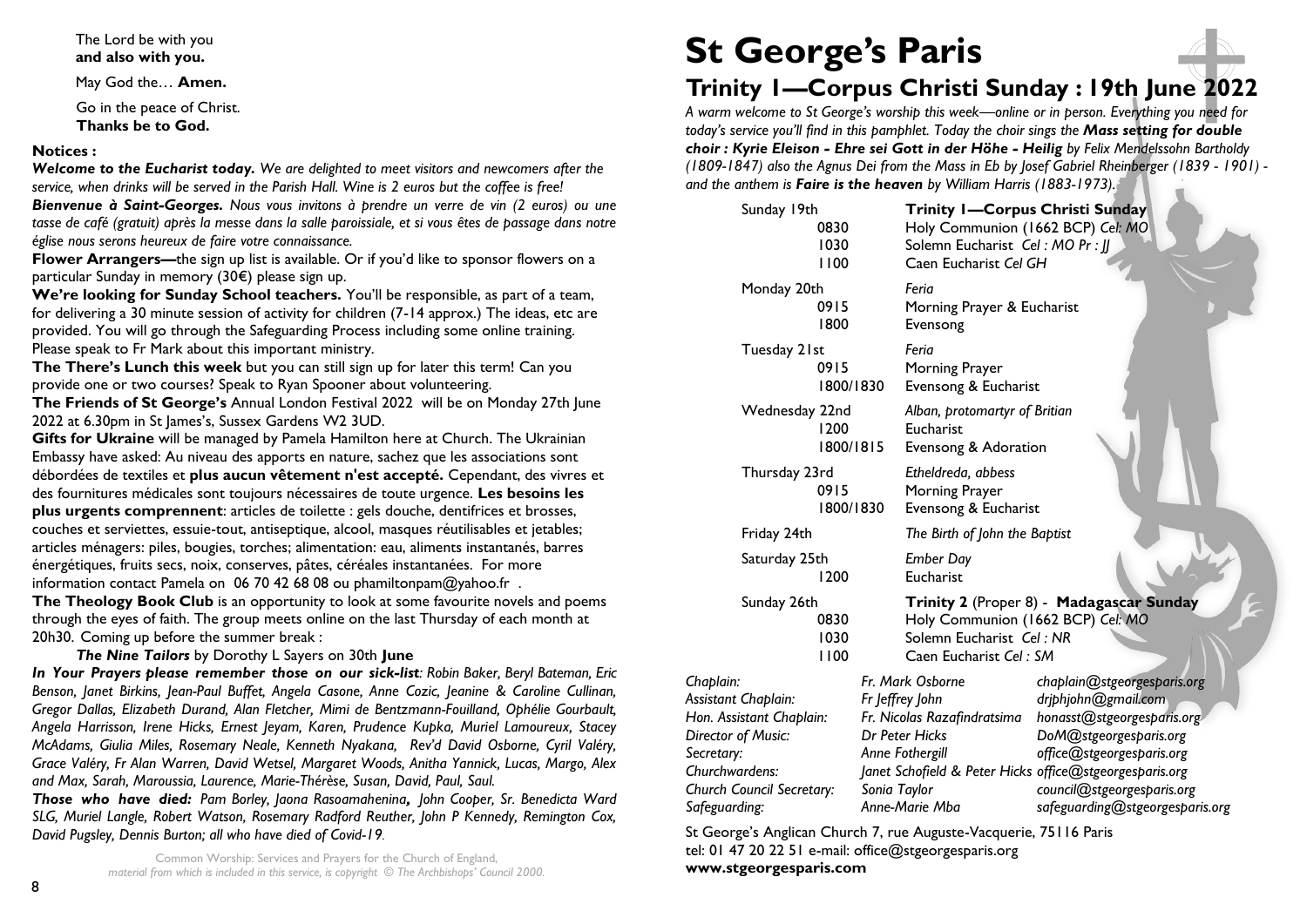## *The Gathering*

*As the bell rings, we stand to sing the first hymn (NEH 271):*

**Alleluya! sing to Jesus! His the sceptre, His the throne. Alleluya! His the triumph, His the victory alone. Hark! The songs of peaceful Zion Thunder like a mighty flood: Jesus, out of every nation Hath redeemed us by His blood."**

**Alleluya! Not as orphans Are we left in sorrow now; Alleluya! He is near us; Faith believes, nor questions how. Though the cloud from sight received Him When the forty days were o'er, Shall our hearts forget His promise: "I am with you evermore?"**

**Alleluya! Bread of angels, Here on earth our food, our stay! Alleluya! Here the sinful Flee to You from day to day. Intercessor, friend of sinners, Earth's redeemer, plead for me, Where the songs of all the sinless Sweep across the crystal sea.**

**Alleluya! King eternal, Thee the Lord of lords we own; Alleluia! Born of Mary, Earth thy footstool, heaven thy throne. Thou within the veil have entered, Robed in flesh, our great high priest; Thou on earth both priest and victim In the eucharistic feast.**

#### **Greeting**

+ In the name of the Father, and of the Son, and of the Holy Spirit. **Amen.**

Grace, mercy and peace from God our Father and the Lord Jesus Christ be with you **and also with you.**

The celebration is introduced and we are invited to remember and confess our sins in preparation *for our celebration together. The choir sings the Kyries.*

#### **Penitential Rite**

**Almighty God, our heavenly Father,** 

**we have sinned against you, through our own fault, in thought and word and deed, and in what we have left undone. We are heartily sorry and repent of all our sins. For your Son our Lord Jesus Christ's sake, forgive us all that is past; and grant that we may serve you in newness of life to the glory of your name. Amen.**

*Kyrie eleison. Christe eleison. Kyrie eleison.*

#### **Gloria**

*Glory be to God on high and in earth peace, goodwill towards men. We praise thee we bless thee, we worship thee we glorify thee, we give thanks to thee for thy great glory, O Lord God, heavenly King, God the Father almighty. O Lord, the only-begotten Son, Jesus Christ: O Lord God, Lamb of God, Son of the Father, that takest away the sins of the world, have mercy upon us. Thou that takest away the sins of the world, receive our prayer. Thou that sittest at the right hand of God the Father, have mercy upon us. For thou only art holy; thou only art the Lord; thou only, O Christ, with the Holy Ghost, art the Most High in the glory of God the Father. Amen.*

We break this bread to share in the body of Christ. **Though we are many, we are one body, because we all share in one bread.**

As we prepare for Holy Communion the Choir sings the **Agnus Dei.** 

*O Lamb of God, that takest away the sins of the world, have mercy upon us. O Lamb of God, that takest away the sins of the world, have mercy upon us. O Lamb of God, that takest away the sins of the world, grant us thy peace.*

#### **Invitation to Communion**

Behold is the Lamb of God, who takes away the sins of the world. Blessed are those who are called to his supper. **Lord, I am not worthy to receive you, but only say the word, and my soul shall be healed.**

*The chalice is restored to all who wish to communicate in both kinds. Please do not intinct—this is the least hygienic method of receiving Holy Communion. All who are baptised and communicant members of one of the Christian churches are welcome to receive communion with us. Those who are prevented from doing so by their conscience, or the discipline of their Church, are most welcome to come to the altar for a blessing at the time of communion. If you are reading this at home you may like to use the following prayer:*

*My Jesus, I believe that you are present in the Blessed Sacrament, I love you above all things and I desire you in my soul. Since I cannot receive you now sacramentally, come at least spiritually into my soul. As though you were already there I embrace you and unite myself wholly to you; permit not that I should ever be separated from you. Amen.*

#### **Post Communion Prayer**

All praise to you, our God and Father, for you have fed us with the bread of heaven and quenched our thirst from the true vine: hear our prayer that, being grafted into Christ, we may grow together in unity and feast with him in his kingdom; through Jesus Christ our Lord. **Amen.**

*Please be seated for the notices after which we sing the final hymn (NEH 272) :*

**All for Jesus! All for Jesus! This our song shall ever be; for we have no hope nor Saviour, if we have not hope in thee.**

**All for Jesus! thou wilt give us strength to serve thee hour by hour, none can move us from thy presence while we trust thy love and power.**

**All for Jesus! At thine altar thou wilt give us sweet content; there, dear Saviour, we receive thee in thy holy sacrament.**

**All for Jesus! thou hast loved us; all for Jesus! thou hast died; all for Jesus! thou art with us; all for Jesus, glorified!**

**All for Jesus! All for Jesus! This the Church's song shall be, till at last, the flock is gathered one in love, and one in thee.** 

*After the Blessing and Dismissal the clergy and servers leave during the organ voluntary. You are invited to remain in your seats for this final act of worship.*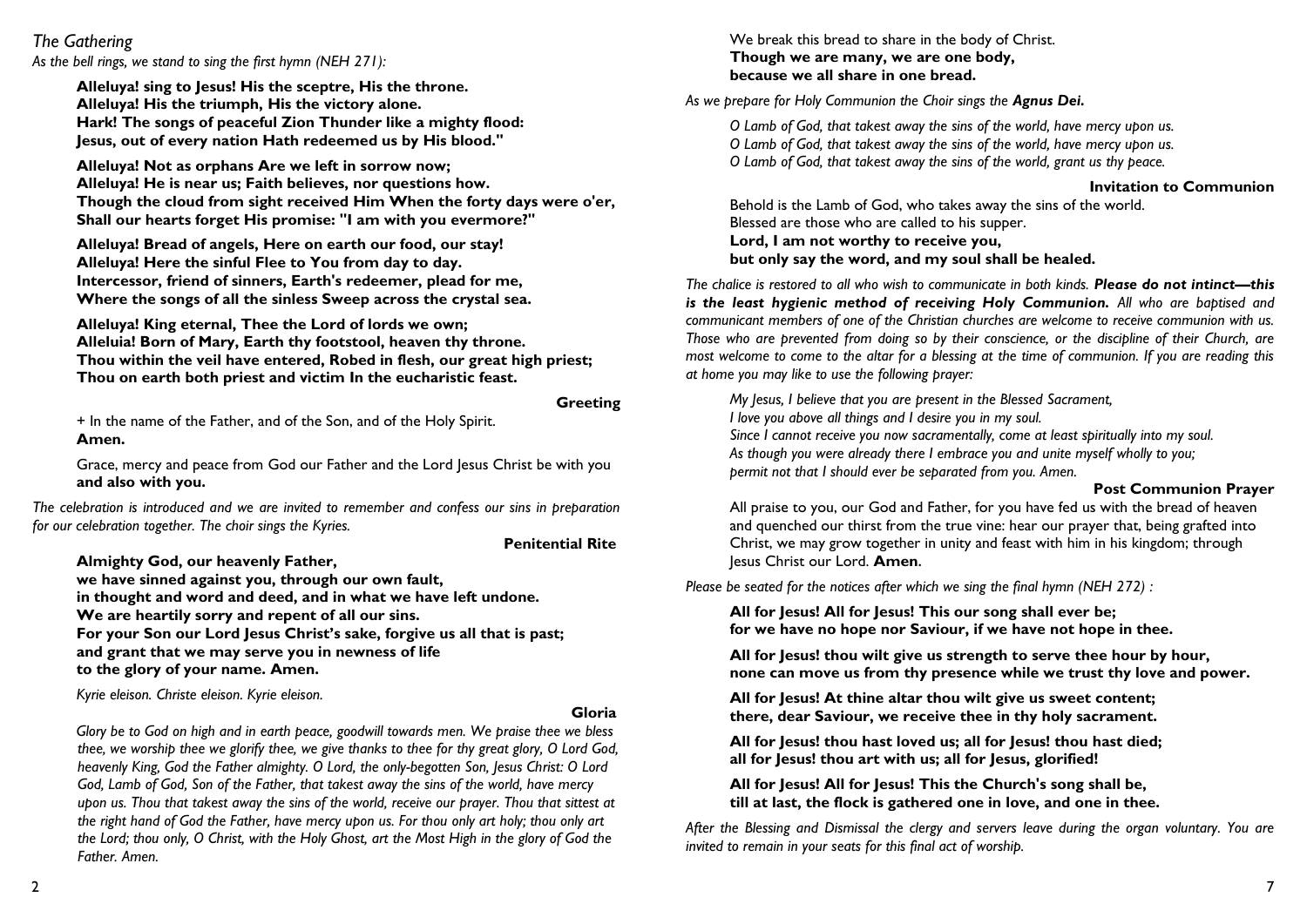**Look not on our misusings of thy grace, Our prayer so languid, and our faith so dim; For lo, between our sins and their reward We set the passion of thy Son our Lord.**

**And then for those, our dearest and our best, By this prevailing presence we appeal; O fold them closer to thy mercy's breast, O do thine utmost for their souls' true weal; From tainting mischief keep them white and clear And crown thy gifts with grace to persevere.**

**And so we come: O draw us to thy feet Most patient Saviour, who canst love us still; And by this food, so aweful and so sweet, Deliver us from every touch of ill: In thine own service make us glad and free, And grant us nevermore to part from thee.**

The Lord be with you

# $\overline{P}$  a  $\overline{P}$  a

**and al-so with you.**

Lift up your hearts.

|  | $-1.8$ applyment $-1.9$ and $-1.9$ |  |                           |
|--|------------------------------------|--|---------------------------|
|  |                                    |  |                           |
|  |                                    |  |                           |
|  |                                    |  |                           |
|  |                                    |  | We lift them to the Lord. |

Let us give thanks to the Lord our God.

**It is right to give thanks and praise.**

*The celebrant praises God for his mighty acts in the Preface and the Choir sings the Sanctus.*

**Eucharistic Prayer**

*Holy, holy, holy Lord God of hosts, heaven and earth are full of thy glory. Glory be to Thee, O Lord most high. Blessed is he that cometh in the name of the Lord. Hosanna in the highest.* 

*The prayer continues until the Proclamation of Faith*

 $\ddot{\phantom{a}}$ 

**Christ has died. Christ is ri-sen. Christ will come again.**

*At the end of the prayer we all respond* **Amen***. We remain standing to pray together*

**Our Father, who art in heaven, hallowed be thy name; thy kingdom come; thy will be done; on earth as it is in heaven. Give us this day our daily bread. And forgive us our trespasses, as we forgive those who trespass against us. And lead us not into temptation; but deliver us from evil. For thine is the kingdom, the power and the glory, for ever and ever. Amen.**

**Collect** Lord Jesus Christ, we thank you that in this wonderful sacrament you have given us the memorial of your passion: grant us so to reverence the sacred mysteries of your body and blood that we may know within ourselves and show forth in our lives the fruits of your redemption; for you are alive and reign with the Father in the unity of the Holy Spirit, one God, now and for ever. **Amen**

## **First Reading: Genesis 14:18-20**

And King Melchizedek of Salem brought out bread and wine; he was priest of God Most High. He blessed him and said, 'Blessed be Abram by God Most High, maker of heaven and earth; and blessed be God Most High, who has delivered your enemies into your hand!' And Abram gave him one-tenth of everything.

*We remain seated as the choir sings the Golden Sequence for Corpus Christi (NEH 521) :*

*Laud, O Sion, thy salvation, Laud with hymns of exultation Christ, thy King and Shepherd true: Spend thyself, his honour raising, Who surpasseth all thy praising; Never canst thou reach his due.*

*Sing today, the mystery showing Of the living, life bestowing Bread from heaven before thee set; E'en the same of old provided, Where the Twelve, divinely guided, At the holy Table met.*

*Full and clear ring out thy chanting, Joy nor sweetest grace be wanting To thy heart and soul today: When we gather up the measure Of that Supper and its treasure, Keeping feast in glad array.*

*Lo, the new King's Table gracing, This new Passover of blessing Hath fulfilled the elder rite: Now the new the old effaceth, Truth revealed the shadow chaseth, Day is breaking on the night.*

*What he did at Supper seated, Christ ordained to be repeated, His memorial ne'er to cease: And, his word for guidance taking, Bread and wine we hallow, making Thus our Sacrifice of peace.*

*This the truth to Christians given Bread becomes his Flesh from heaven, Wine becomes his holy Blood. Doth it pass thy comprehending? Yet by faith, thy sight transcending, Wondrous things are understood.*

*Yea, beneath these signs are hidden Glorious things to sight forbidden: Look not on the outward sign. Wine is poured and Bread is broken, But in either sacred token Christ is here by power divine.*

*Who so of this Food partaketh, Christ divideth not nor breaketh: He is whole to all that taste. Whether one this bread receiveth, Or a thousand, still he giveth One same Food that cannot waste.*

*Good and evil men are sharing One repast, an end preparing Varied as the heart of man: Life or death shall be awarded, As their days have been recorded Which from their beginning ran.*

*When the Sacrament is broken, Doubt not in each severed token, Hallowed by the word once spoken, Resteth all the true content:*